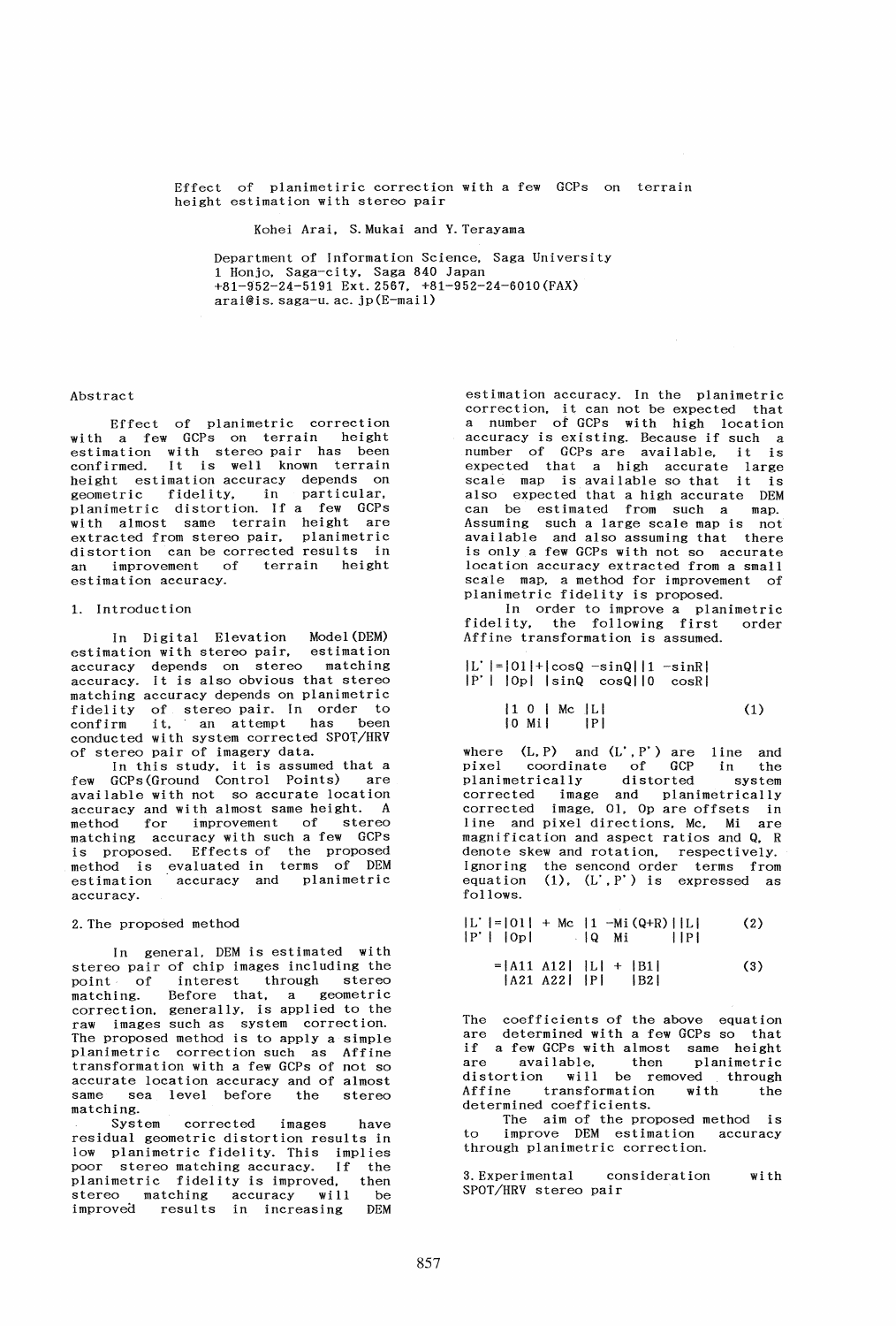#### 3. 1 Data used

experiment with the following SPOT/HRV stereo pair of images was conducted.

#### 3. 2 GCP location

The following three GCPs with almost same height (around 600 m above sea level) were extracted from topological map. A portion of SPOT/HRV image and topoglaphic locations of the GCPs are shown in figure 1. Study area is stuated in a montaintanuous region of Kiso-Komagatake in the middle of Honshu in Japan. Height in this area ranges from about 600 to 2500 m above sea level.

### 3.3 Planimetric correction

Based on the aforementioned Affine transformation with the coefficients derived from the GCPs. planimetric distortion was removed. Assuming the following relationship between line pixel coordinates for before and after the planimetric correction, (L, P) and<br>(La, Pa), planimetric distortion was  $(La, Pa)$ , planimetric distortion evaluated with the selected 9 GCPs for eval uat ion.

# $La=a1+a2L+a3P+a7L^2+a8LP +a9P^2$  $+$ <sub>a</sub>13L<sup> $\hat{ }$ </sup>3+a14L $\hat{ }$ 2P+a15P $\hat{ }$ 2  $(4)$ Pa=a4+a5L+a6P+al0L~2+allLP+a12P 2 +a16L~3+a17L~2P+a18LP~2

Table 2 shows the coefficients of the above equation for before and after the planimetric correction.

Table 1 Data used

3.4 Cross correlation between image chips of stereo pair

It is expected that planimetrically corrected stereo pair shows a good cross correlation. Widely distributed 8 image chips consists of 32 x 32 pixels were extracted from the stereo pair of SPOT/HRV. Cross correlations between the image chips of the stereo pair are shown in figure 2. About 0 to 98% of cross correlation was increased after the planimetric correct ion.

## 3.5 DEM estimation accuracy

9 GCPs were used for evaluation of an effect of the planimetric correction. Table 3 shows DEM derived from topological map and estimated DEM with and without planimetric correction.

RMS error of estimated DEM for the proposed method was reduced by one 14th to without planimetric correc t ion.

#### 4. Concluding remarks

The proposed method is simple and effective for improvement of DEM estimation accuracy. Just before DEM estimation, Affine transformation with 6 coefficients derived from 3 GCPs with almost same hieght is applied to the stereo pair of images. In this case with SPOT/HRV. the experimental results show that planimetric fidelity is remarkably improved. cross correlation between image chips of stereo pair is

| Acquisition<br>date | Pointing<br>angle     | GRS     | Process<br>level | Remarks            |
|---------------------|-----------------------|---------|------------------|--------------------|
| Dec. 8'86           | 13.6deg.              | 327-278 | 1 <sub>b</sub>   | Kiso-Komagatake in |
| Dec. 12'86          | $20.2$ deg. $327-278$ |         | 1 <sub>b</sub>   | Japan              |

Table 2 A comparison of the coefficients of the Affine transformation for system corrected and planimetrically corrected SPOT/HRV data

|                |                      | System corrected data <b>Example Planimetrically corrected data</b> |
|----------------|----------------------|---------------------------------------------------------------------|
| a1             | $-2.16 \mathrm{E} 6$ | 6.45 E 5                                                            |
| a2             | 2.04 E 3             | $-5.31 \t E \t 2$                                                   |
| a3             | 5.44 E 2             | $-2.26 E$ 2                                                         |
| a4             | 4.96 E 6             | $-4.29 E_5$                                                         |
| a5             | $-4.64 \mathrm{E}$ 3 | 3.01 E 2                                                            |
| a6             | $-1.26 \mathrm{E}$ 3 | 1.96 E 2                                                            |
| a <sub>7</sub> | $-6.51 \t{E}1$       | $1.48 E-1$                                                          |
| a8             | $-3.11 E-1$          | $1.16 E-1$                                                          |
| a9             | $-6.11 E-2$          | $3.10 E-2$                                                          |
| a10            | 1.48 E 0             | $-5.77$ E-2                                                         |
| a11            | 7.21 E-1             | $-1.09$ E-1                                                         |
| a12            | $1.42 E-1$           | $-2.32 E-2$                                                         |
| a13            | 7.63 E-5             | $-1.70 E-5$                                                         |
| a14            | $3.17$ E-5           | $-7.59$ E-6                                                         |
| a15            | $2.68 E-5$           | $-1.36 E-5$                                                         |
| a16            | $-1.73 E-4$          | $3.89 E - 6$                                                        |
| a17            | $-7.33 E-5$          | $9.85 E-6$                                                          |
| a18            | $-6.22$ E-5          | $1.03 E-5$                                                          |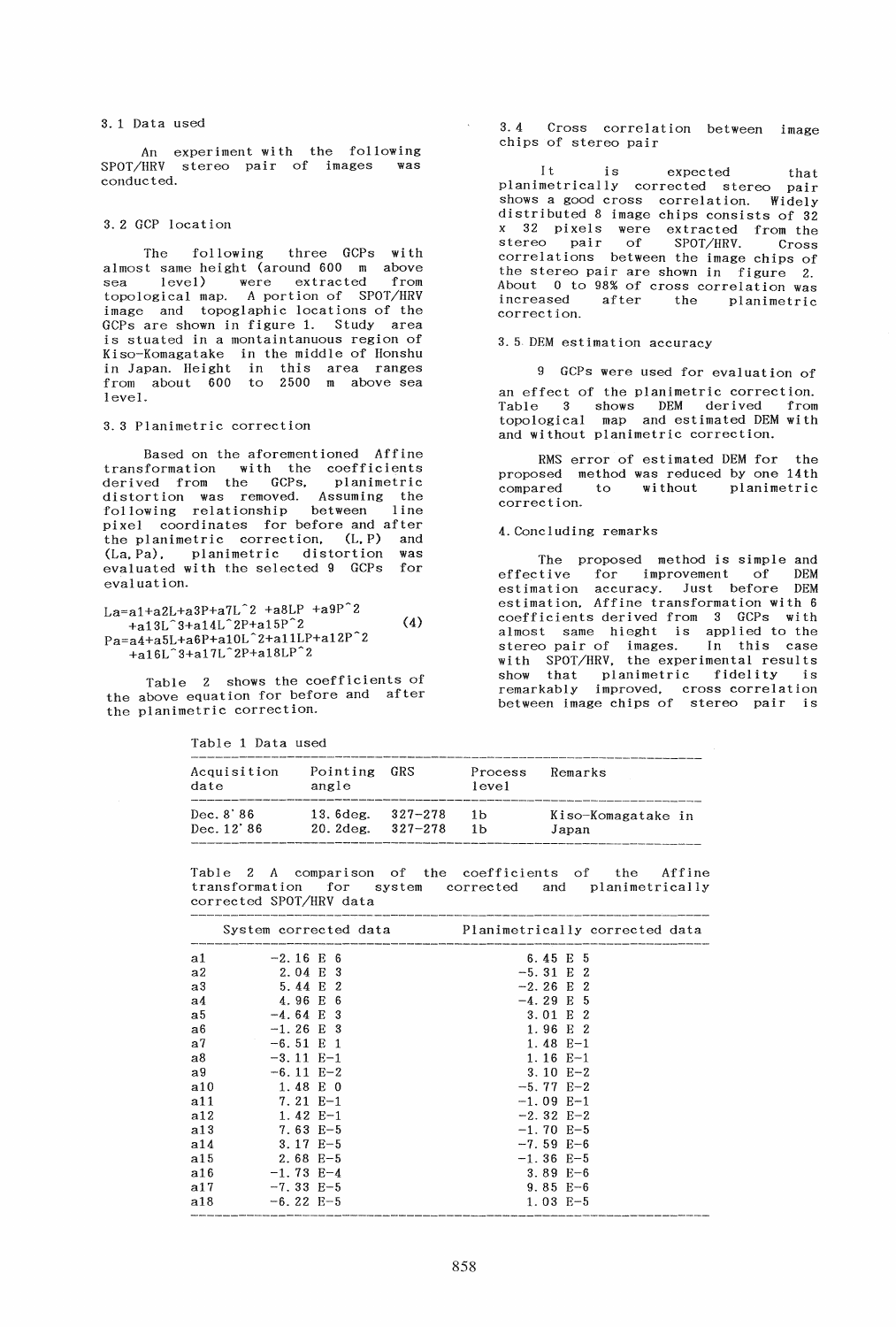| increased                             | results in improvement of |  |  |
|---------------------------------------|---------------------------|--|--|
| matching accuracy and DEM estimation  |                           |  |  |
| accuracy is improved by factor of 14. |                           |  |  |

Acknowledgement This study was supported by Earth Resorces Satellite Data Analysis Center and JAPEX Geoscience Institute, INC. We would thank to our colleagues of the

discussions.

organizations for their valuable

Table 3 An effect of the proposed planimetric correction on DEM estimation accuracy in terms of RMS error

| GCP No. |           | DEM from Map(m) | Estimated DEM(m)<br>Without Correction With Correction |      |  |
|---------|-----------|-----------------|--------------------------------------------------------|------|--|
|         | 33        | 2030            | 1962                                                   | 2280 |  |
|         | 34        | 2290            | 1742                                                   | 2266 |  |
|         | 36        | 2200            | 1528                                                   | 2210 |  |
|         | 38        | 2841            | 2556                                                   | 2860 |  |
|         | 39        | 2734            | 2361                                                   | 2719 |  |
|         | 40        | 2590            | 2312                                                   | 2621 |  |
|         | 61        | 2240            | 1826                                                   | 2237 |  |
|         | 62        | 2405            | 2050                                                   | 2436 |  |
|         | 63        | 1730            | 1115                                                   | 1726 |  |
|         | RMS error |                 | 438.4                                                  | 31.7 |  |



Fig.1 A portion of SPOT/HRV image and topoglaphic locations of the GCPs